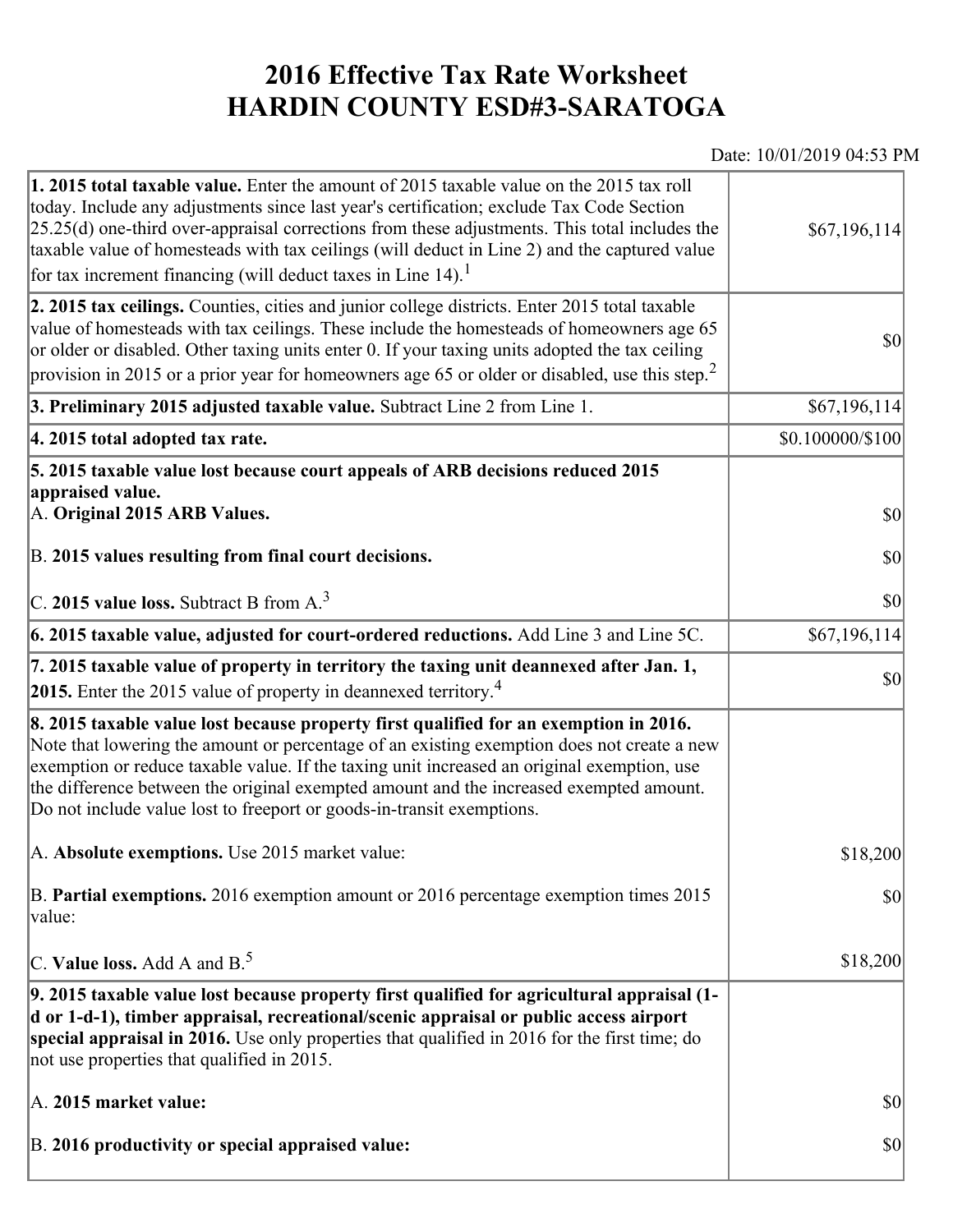| C. Value loss. Subtract B from $A6$                                                                                                                                                                                                                                                                                                                                                                                                                                                                                                                                                                                                                                                                                      | <b>\$0</b>   |
|--------------------------------------------------------------------------------------------------------------------------------------------------------------------------------------------------------------------------------------------------------------------------------------------------------------------------------------------------------------------------------------------------------------------------------------------------------------------------------------------------------------------------------------------------------------------------------------------------------------------------------------------------------------------------------------------------------------------------|--------------|
| 10. Total adjustments for lost value. Add lines 7, 8C and 9C.                                                                                                                                                                                                                                                                                                                                                                                                                                                                                                                                                                                                                                                            | \$18,200     |
| 11. 2015 adjusted taxable value. Subtract Line 10 from Line 6.                                                                                                                                                                                                                                                                                                                                                                                                                                                                                                                                                                                                                                                           | \$67,177,914 |
| 12. Adjusted 2015 taxes. Multiply Line 4 by line 11 and divide by \$100.                                                                                                                                                                                                                                                                                                                                                                                                                                                                                                                                                                                                                                                 | \$67,177     |
| 13. Taxes refunded for years preceding tax year 2015. Enter the amount of taxes refunded<br>by the taxing unit for tax years preceding tax year 2015. Types of refunds include court<br>decisions, Tax Code Section 25.25(b) and (c) corrections and Tax Code Section 31.11<br>payment errors. Do not include refunds for tax year 2015. This line applies only to tax years<br>preceding tax year 2015. <sup>7</sup>                                                                                                                                                                                                                                                                                                    | \$12         |
| 14. Taxes in tax increment financing (TIF) for tax year 2015. Enter the amount of taxes<br>paid into the tax increment fund for a reinvestment zone as agreed by the taxing unit. If the<br>taxing unit has no 2016 captured appraised value in Line 16D, enter $0.8$                                                                                                                                                                                                                                                                                                                                                                                                                                                    | 30           |
| 15. Adjusted 2015 taxes with refunds and TIF adjustment. Add Lines 12 and 13, subtract<br>Line $14.9$                                                                                                                                                                                                                                                                                                                                                                                                                                                                                                                                                                                                                    | \$67,189     |
| 16. Total 2016 taxable value on the 2016 certified appraisal roll today. This value<br>includes only certified values and includes the total taxable value of homesteads with tax<br>ceilings (will deduct in Line 18). These homesteads include homeowners age 65 or older or<br>disabled. <sup>10</sup>                                                                                                                                                                                                                                                                                                                                                                                                                |              |
| A. Certified values:                                                                                                                                                                                                                                                                                                                                                                                                                                                                                                                                                                                                                                                                                                     | \$64,921,490 |
| B. Counties: Include railroad rolling stock values certified by the Comptroller's office:                                                                                                                                                                                                                                                                                                                                                                                                                                                                                                                                                                                                                                | \$0          |
| C. Pollution control exemption: Deduct the value of property exempted for the current tax<br>year for the first time as pollution control property:                                                                                                                                                                                                                                                                                                                                                                                                                                                                                                                                                                      | $ 10\rangle$ |
| $\vert$ D. Tax increment financing: Deduct the 2016 captured appraised value of property taxable<br>by a taxing unit in a tax increment financing zone for which the 2016 taxes will be deposited<br>into the tax increment fund. Do not include any new property value that will be included in<br>Line 21 below. $11$                                                                                                                                                                                                                                                                                                                                                                                                  | \$0          |
| E. Total 2016 value. Add A and B, then subtract C and D.                                                                                                                                                                                                                                                                                                                                                                                                                                                                                                                                                                                                                                                                 | \$64,921,490 |
| $ 17$ . Total value of properties under protest or not included on certified appraisal roll. <sup>12</sup>                                                                                                                                                                                                                                                                                                                                                                                                                                                                                                                                                                                                               |              |
| A. 2016 taxable value of properties under protest. The chief appraiser certifies a list of<br>properties still under ARB protest. The list shows the appraisal district's value and the<br>taxpayer's claimed value, if any, or an estimate of the value if the taxpayer wins. For each of<br>the properties under protest, use the lowest of these values. Enter the total value. <sup>13</sup>                                                                                                                                                                                                                                                                                                                         | \$1,747,313  |
| B. 2016 value of properties not under protest or included on certified appraisal roll.<br>The chief appraiser gives taxing units a list of those taxable properties that the chief<br>appraiser knows about, but are not included in the appraisal roll certification. These<br>properties also are not on the list of properties that are still under protest. On this list of<br>properties, the chief appraiser includes the market value, appraised value and exemptions for<br>the preceding year and a reasonable estimate of the market value, appraised value and<br>exemptions for the current year. Use the lower market, appraised or taxable value (as<br>appropriate). Enter the total value. <sup>14</sup> | \$0          |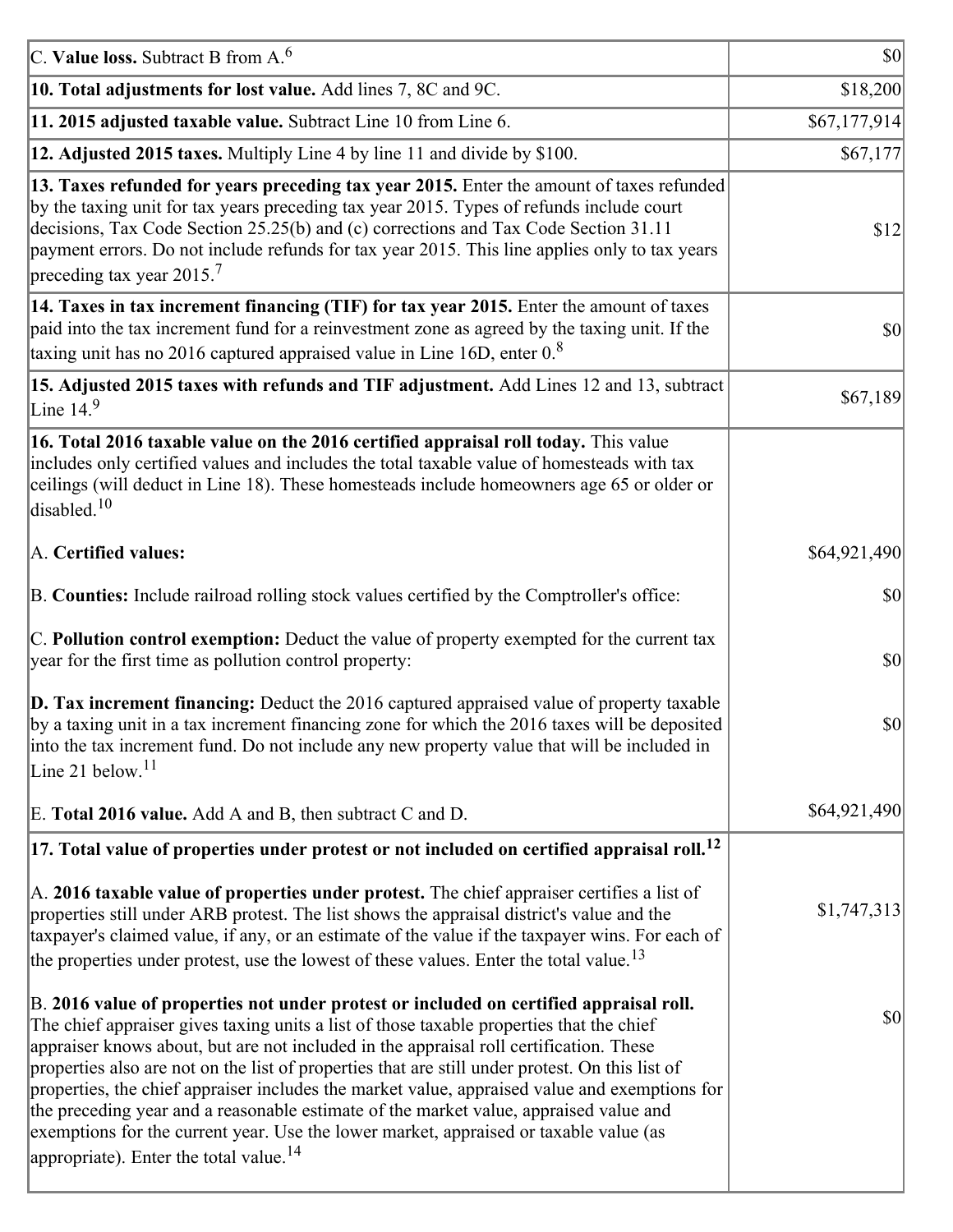| C. Total value under protest or not certified: Add A and B.                                                                                                                                                                                                                                                                                                                                                                                                                                                                                                                                                                                  | \$1,747,313     |
|----------------------------------------------------------------------------------------------------------------------------------------------------------------------------------------------------------------------------------------------------------------------------------------------------------------------------------------------------------------------------------------------------------------------------------------------------------------------------------------------------------------------------------------------------------------------------------------------------------------------------------------------|-----------------|
| 18. 2016 tax ceilings. Counties, cities and junior colleges enter 2016 total taxable value of<br>homesteads with tax ceilings. These include the homesteads of homeowners age 65 or older<br>or disabled. Other taxing units enter 0. If your taxing units adopted the tax ceiling provision<br>$\vert$ in 2015 or a prior year for homeowners age 65 or older or disabled, use this step. <sup>15</sup>                                                                                                                                                                                                                                     | \$0             |
| 19. 2016 total taxable value. Add Lines 16E and 17C. Subtract Line 18.                                                                                                                                                                                                                                                                                                                                                                                                                                                                                                                                                                       | \$66,668,803    |
| 20. Total 2016 taxable value of properties in territory annexed after Jan. 1, 2015.<br>Include both real and personal property. Enter the 2016 value of property in territory<br>$\alpha$ annexed. <sup>16</sup>                                                                                                                                                                                                                                                                                                                                                                                                                             | 10              |
| 21. Total 2016 taxable value of new improvements and new personal property located<br>in new improvements. New means the item was not on the appraisal roll in 2015. An<br>improvement is a building, structure, fixture or fence erected on or affixed to land. New<br>additions to existing improvements may be included if the appraised value can be<br>determined. New personal property in a new improvement must have been brought into the<br>taxing unit after Jan. 1, 2015, and be located in a new improvement. New improvements do<br>include property on which a tax abatement agreement has expired for $2016$ . <sup>17</sup> | \$698,820       |
| 22. Total adjustments to the 2016 taxable value. Add Lines 20 and 21.                                                                                                                                                                                                                                                                                                                                                                                                                                                                                                                                                                        | \$698,820       |
| 23. 2016 adjusted taxable value. Subtract Line 22 from Line 19.                                                                                                                                                                                                                                                                                                                                                                                                                                                                                                                                                                              | \$65,969,983    |
| 24. 2016 effective tax rate. Divide Line 15 by Line 23 and multiply by $$100$ . <sup>18</sup>                                                                                                                                                                                                                                                                                                                                                                                                                                                                                                                                                | \$0.101847/S100 |
| <b>25. COUNTIES ONLY.</b> Add together the effective tax rates for each type of tax the county<br>levies. The total is the 2016 county effective tax rate. <sup>1</sup>                                                                                                                                                                                                                                                                                                                                                                                                                                                                      |                 |

A county, city or hospital district that adopted the additional sales tax in November 2015 or in May 2016 must adjust its effective tax rate. The Additional Sales Tax Rate Worksheet sets out this adjustment. Do not forget to complete the Additional Sales Tax Rate Worksheet if the taxing unit adopted the additional sales tax on these dates.

<sup>1</sup>Tex. Tax Code Section  $26.012(14)$ <sup>2</sup>Tex. Tax Code Section  $26.012(14)$  $3$ Tex. Tax Code Section 26.012(13)  ${}^{4}$ Tex. Tax Code Section 26.012(15)  $5$ Tex. Tax Code Section 26.012(15)  ${}^{6}$ Tex. Tax Code Section 26.012(15)  $7$ Tex. Tax Code Section 26.012(13)  ${}^{8}$ Tex. Tax Code Section 26.03(c)  $^{9}$ Tex. Tax Code Section 26.012(13)  $10$ Tex. Tax Code Section 26.012(15) <sup>11</sup>Tex. Tax Code Section  $26.03(c)$ <sup>12</sup>Tex. Tax Code Section  $26.01(c)$ <sup>13</sup>Tex. Tax Code Section 26.04 and 26.041 <sup>14</sup>Tex. Tax Code Section 26.04 and 26.041 <sup>15</sup>Tex. Tax Code Section  $26.012(6)$  $16$ Tex. Tax Code Section 26.012(17) <sup>17</sup>Tex. Tax Code Section  $26.012(17)$ <sup>18</sup>Tex. Tax Code Section 26.04(c) <sup>19</sup>Tex. Tax Code Section 26.04(d)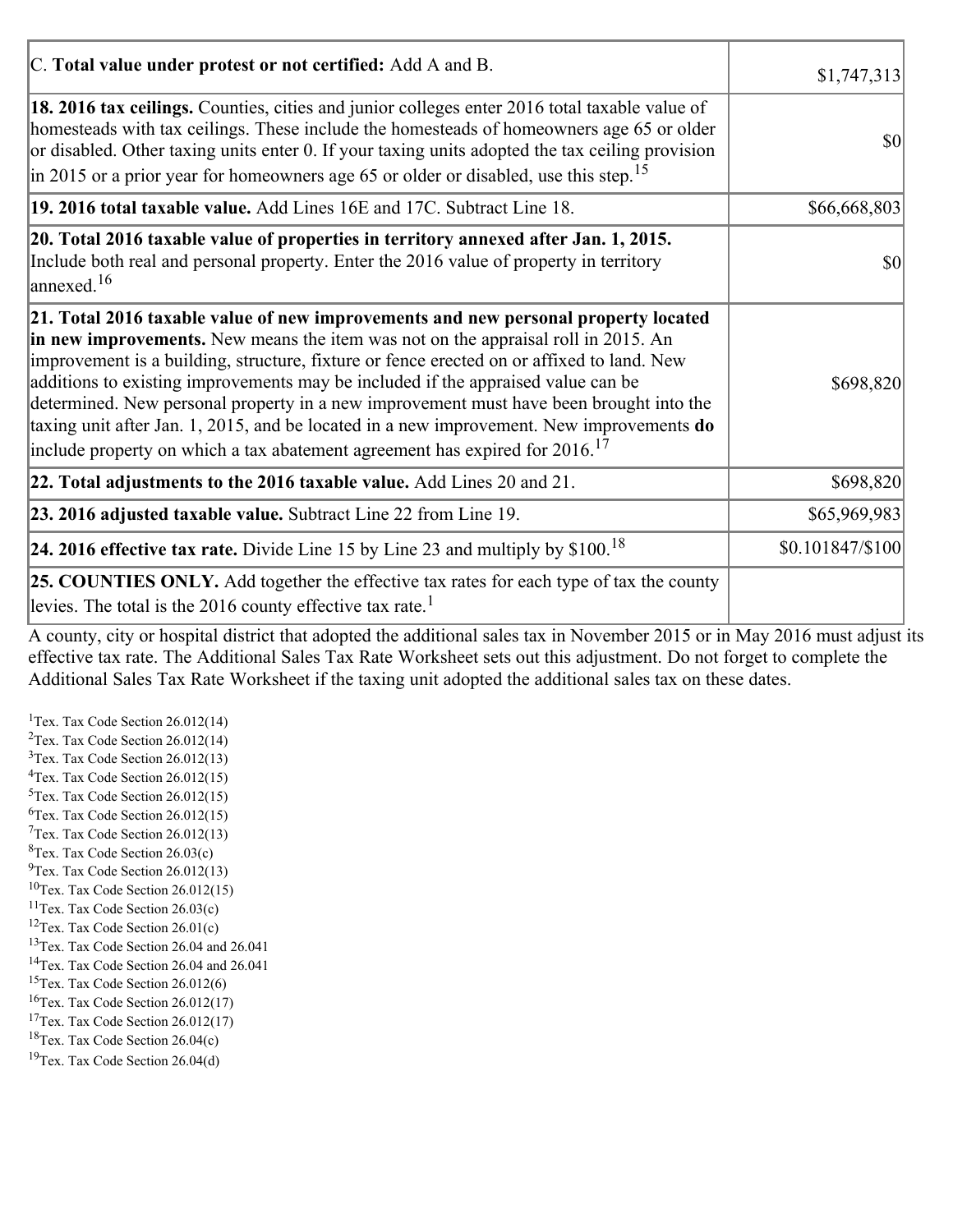## **2016 Rollback Tax Rate Worksheet HARDIN COUNTY ESD#3-SARATOGA**

Date: 10/01/2019

| 26. 2015 maintenance and operations ( $M&O$ ) tax rate.                                                                                                                                                                                                                                                                                                                                                                                                                                                                                                                                                                                                                 | \$0.100000/\$100                    |
|-------------------------------------------------------------------------------------------------------------------------------------------------------------------------------------------------------------------------------------------------------------------------------------------------------------------------------------------------------------------------------------------------------------------------------------------------------------------------------------------------------------------------------------------------------------------------------------------------------------------------------------------------------------------------|-------------------------------------|
| $ 27.2015$ adjusted taxable value. Enter the amount from Line 11.                                                                                                                                                                                                                                                                                                                                                                                                                                                                                                                                                                                                       | \$67,177,914]                       |
| 28. 2015 M&O taxes.                                                                                                                                                                                                                                                                                                                                                                                                                                                                                                                                                                                                                                                     |                                     |
|                                                                                                                                                                                                                                                                                                                                                                                                                                                                                                                                                                                                                                                                         |                                     |
| $ A$ . Multiply Line 26 by Line 27 and divide by \$100.                                                                                                                                                                                                                                                                                                                                                                                                                                                                                                                                                                                                                 | \$67,177                            |
| B. Cities, counties and hospital districts with additional sales tax: Amount of additional<br>sales tax collected and spent on M&O expenses in 2015. Enter amount from full year's sales<br>tax revenue spent for M&O in 2015 fiscal year, if any. Other taxing units enter 0. Counties<br>exclude any amount that was spent for economic development grants from the amount of<br>sales tax spent.                                                                                                                                                                                                                                                                     | $ 10\rangle$                        |
| C. Counties: Enter the amount for the state criminal justice mandate. If second or later year,<br>the amount is for increased cost above last year's amount. Other taxing units enter 0.                                                                                                                                                                                                                                                                                                                                                                                                                                                                                | $ 10\rangle$                        |
| D. Transferring function: If discontinuing all of a department, function or activity and<br>transferring it to another taxing unit by written contract, enter the amount spent by the taxing<br>unit discontinuing the function in the 12 months preceding the month of this calculation. If<br>the taxing unit did not operate this function for this 12-month period, use the amount spent<br>in the last full fiscal year in which the taxing unit operated the function. The taxing unit<br>discontinuing the function will subtract this amount in H below. The taxing unit receiving<br>the function will add this amount in H below. Other taxing units enter 0. | $ 10\rangle$                        |
| E. Taxes refunded for years preceding tax year 2015: Enter the amount of M&O taxes<br>refunded in the preceding year for taxes before that year. Types of refunds include court<br>decisions, Tax Code Section 25.25(b) and (c) corrections and Tax Code Section 31.11<br>payment errors. Do not include refunds for tax year 2015. This line applies only to tax years<br>preceding tax year 2015.                                                                                                                                                                                                                                                                     | \$12                                |
| F. Enhanced indigent health care expenditures: Enter the increased amount for the<br>current year's enhanced indigent health care expenditures above the preceding tax year's<br>enhanced indigent health care expenditures, less any state assistance.                                                                                                                                                                                                                                                                                                                                                                                                                 | $\vert \mathbf{S} \mathbf{0} \vert$ |
| G. Taxes in TIF: Enter the amount of taxes paid into the tax increment fund for a<br>reinvestment zone as agreed by the taxing unit. If the taxing unit has no 2016 captured<br>appraised value in Line 16D, enter 0.                                                                                                                                                                                                                                                                                                                                                                                                                                                   | $ 10\rangle$                        |
| <b>H. Adjusted M&amp;O Taxes.</b> Add A, B, C, E and F. For unit with D, subtract if discontinuing<br>function and add if receiving function. Subtract G.                                                                                                                                                                                                                                                                                                                                                                                                                                                                                                               | \$67,189                            |
| 29. 2016 adjusted taxable value. Enter Line 23 from the Effective Tax Rate Worksheet.                                                                                                                                                                                                                                                                                                                                                                                                                                                                                                                                                                                   | \$65,969,983                        |
| 30. 2016 effective maintenance and operations rate. Divide Line 28H by Line 29 and<br>multiply by \$100.                                                                                                                                                                                                                                                                                                                                                                                                                                                                                                                                                                | \$0.101847/\$100                    |
| $31.2016$ rollback maintenance and operation rate. Multiply Line 30 by 1.08.                                                                                                                                                                                                                                                                                                                                                                                                                                                                                                                                                                                            | \$0.109994/\$100                    |